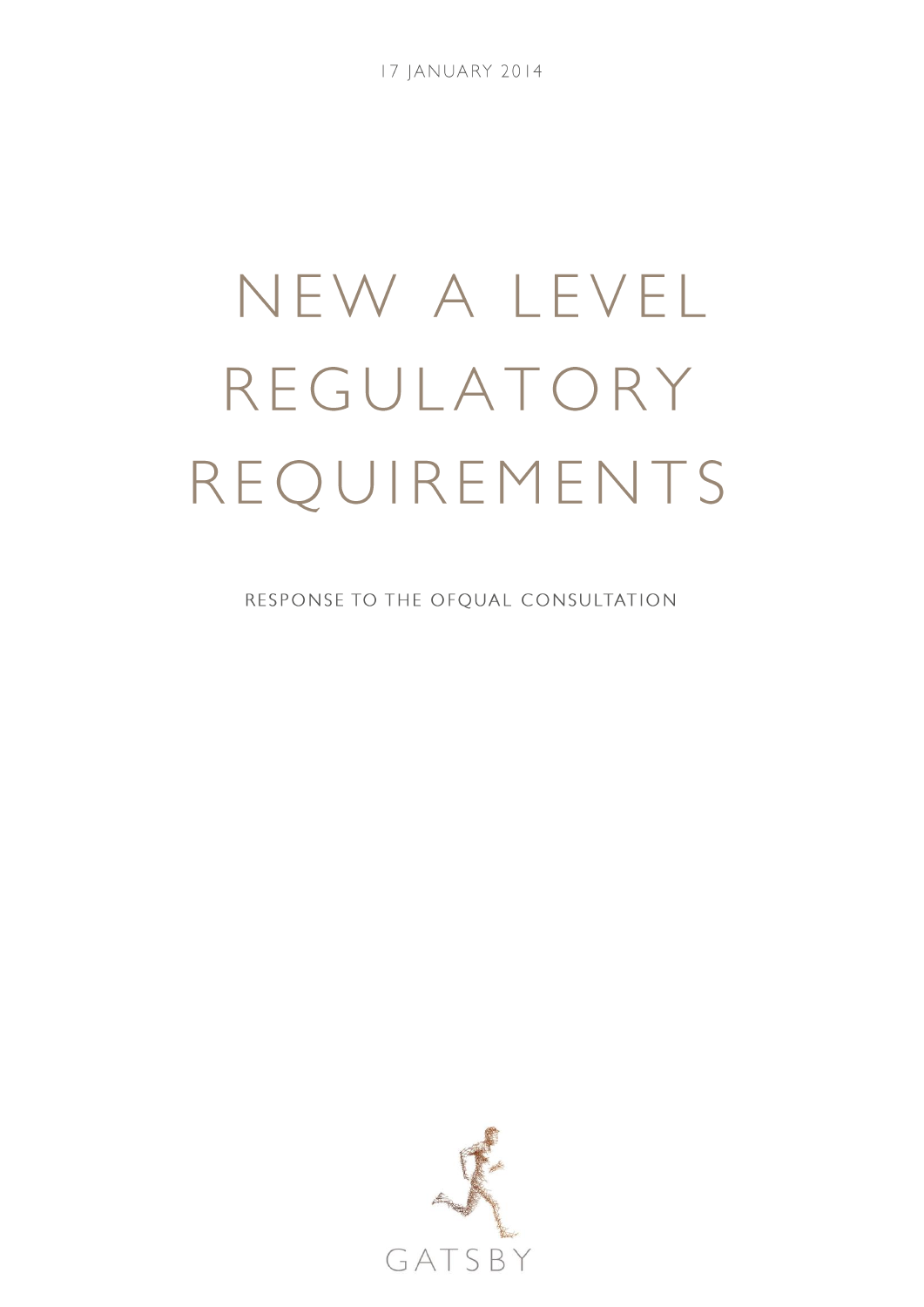## **SUMMARY**

- The reform of science A levels is an opportunity to address their current failure to prepare students with the practical skills they need to study science at university. However the reforms proposed for science practical assessment do not have the support of scientists, are weakly evidenced, and are illogical. If practical skills are still to be assessed by teachers and moderated by Exam Boards to provide valid information for universities to use, these marks should contribute to the A level grade. Practical experimentation is the essence of science and must be a core part of A level assessment — otherwise the qualifications misrepresent the nature of the subject and can only be deemed tests of science theory.
- 2 In their report Maintaining Curiosity published in November 2013, Ofsted recommend that "The Department for Education (DfE) and The Office of Qualifications and Examinations Regulation (Ofqual) should ensure that qualifications include assessment of the skills needed for scientific enquiry" yet the current proposals from Ofqual reflect the exact opposite. Not only do they threaten to undermine the reputation of science A levels, they risk sending the message to schools and colleges that practical work is of subsidiary importance to textbook learning.
- 3 We propose that the regulatory requirements for new science A levels are amended to include an Assessment Objective worth at least 20% dedicated to the direct assessment of practical skills. Ofqual propose that non-exam assessment by teachers will form 20% of new A levels in English, History, Geography and Computing. We have not seen any evidence to show that there is any less integrity and professionalism among science teachers than teachers in these other subjects.
- 4 Neither have we seen sufficient evidence to discredit current, alternative models of directly assessing practical skills in physics, chemistry and biology, or evidence to suggest that models from other subjects and qualifications are unworkable in the sciences. We urge Ofqual to require Exam Boards to be more transparent with the data they already have on different methods of directly assessing practical skills and proceed with A level science reform on the basis of sound evidence which can be subject to wider scrutiny by independent experts.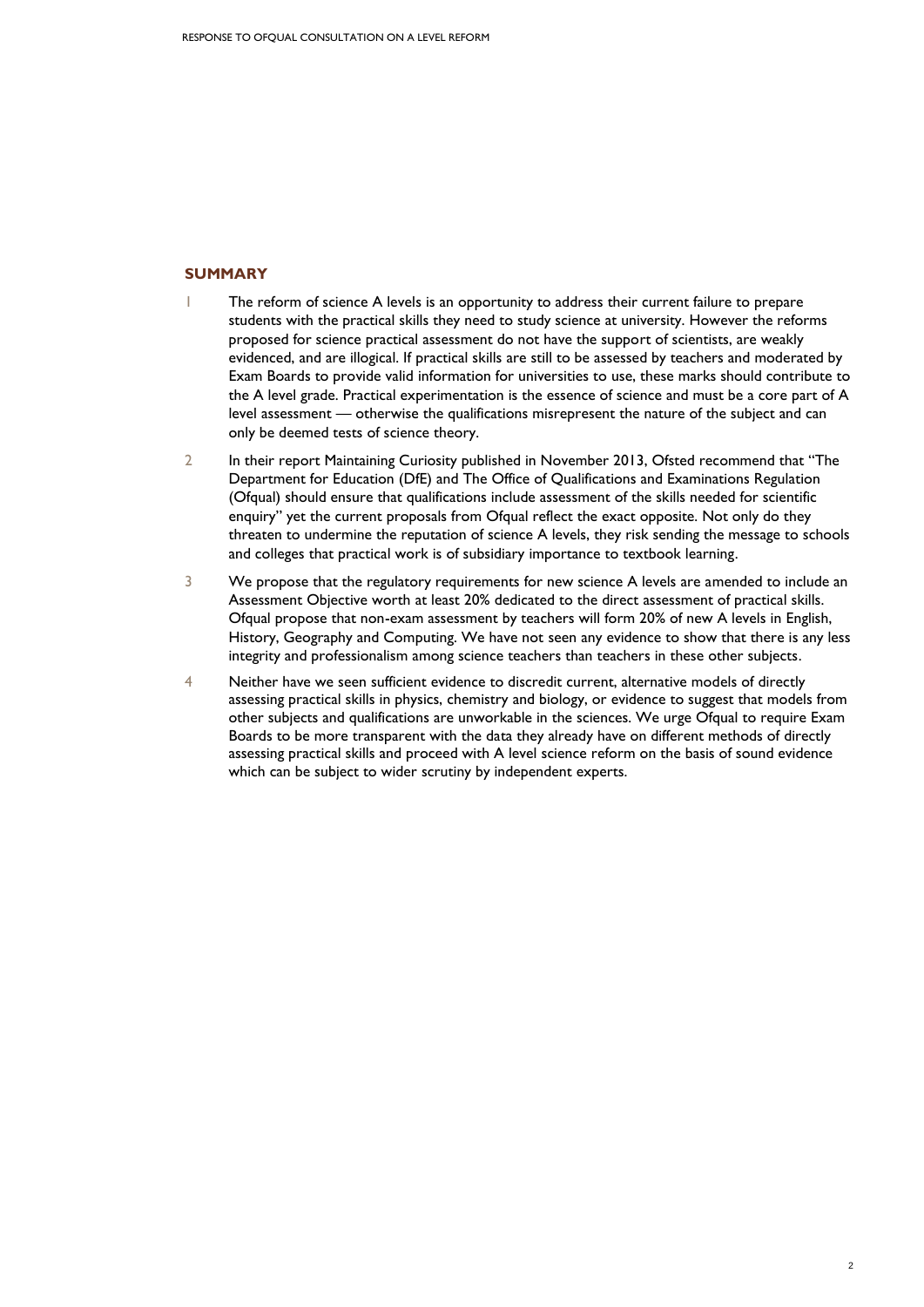# **INTRODUCTION**

- 5 Gatsby is a foundation set up in 1967 by David Sainsbury (now Lord Sainsbury of Turville) to realise his charitable objectives. We focus our support on the following areas:
	- Plant science research
	- Neuroscience research
	- Science and engineering education
	- Economic development in Africa
	- Public policy research and advice
	- The Arts

-

- $6$  Evidence shows that practical science needs support in UK schools and colleges<sup>1</sup> and Gatsby is currently engaged in a 5 year programme focused on better assessment, improved access to teaching resources, and strengthened roles for technicians and senior leaders as part of its wider work in science education<sup>2</sup>.
- 7 Practical work is an essential part of science education. Good quality practical science develops important skills, deepens knowledge, enhances engagement among students, and challenges them to apply both knowledge and skills in purposeful contexts. In Ofsted's recent report on science education they found that the best schools "made sure that pupils mastered the investigative and practical skills that underpin the development of scientific knowledge and could discover for themselves the relevance and usefulness of those ideas"<sup>3</sup>.
- 8 In January 2013 the Secretary of State for Education wrote to the Chief Executive of Ofqual to set a policy steer on the reform of GCE A levels. He wrote that "the primary purpose of A levels is to prepare students for degree-level study. All students should have access to qualifications that are highly respected and valued by leading universities"<sup>4</sup>. In recent research by Gatsby, 97% of lab managers in Russell Group universities surveyed reported that incoming undergraduates are poorly equipped for first year practicals. In the majority of cases (57%) this situation has reportedly worsened over the past 5 years, more so than declines in knowledge (29%) and understanding  $(37\%)^5$ .
- 9 The reform of GCE A levels is therefore an opportunity to address current deficiencies and to improve the extent to which post-16 students are prepared to engage in practical science at university, while not threatening the recent increase teachers have secured in the uptake of physics, chemistry and biology A levels<sup>6</sup>.

<sup>1</sup> Resourcing practical science at secondary level (2013), SCORE.

<sup>2</sup> Further information about this programme of work and the evidence collected is on the Gatsby website [\(http://www.gatsby.org.uk/Education/Projects/Review-of-Practical-Science-in-Schools.aspx\)](http://www.gatsby.org.uk/Education/Projects/Review-of-Practical-Science-in-Schools.aspx).

<sup>3</sup> Maintaining curiosity – a survey into science education in schools (2013) Ofsted.

<sup>4</sup> Letter from the Secretary of State to Ofqual Chief Executive, dated 22 January 2013 (accessed [http://media.education.gov.uk/assets/files/pdf/l/ofqual%20letter%20alevels%20v2.pdf\)](http://media.education.gov.uk/assets/files/pdf/l/ofqual%20letter%20alevels%20v2.pdf)

<sup>5</sup> Labskills of new undergraduates (Russell group survey), Laura Grant Associates for the Gatsby Charitable Foundation (May 2011).

<sup>6</sup> GCE Trends 2013, JCQ [\(http://www.jcq.org.uk/media-centre/news-releases/gce-trends-2013\)](http://www.jcq.org.uk/media-centre/news-releases/gce-trends-2013) .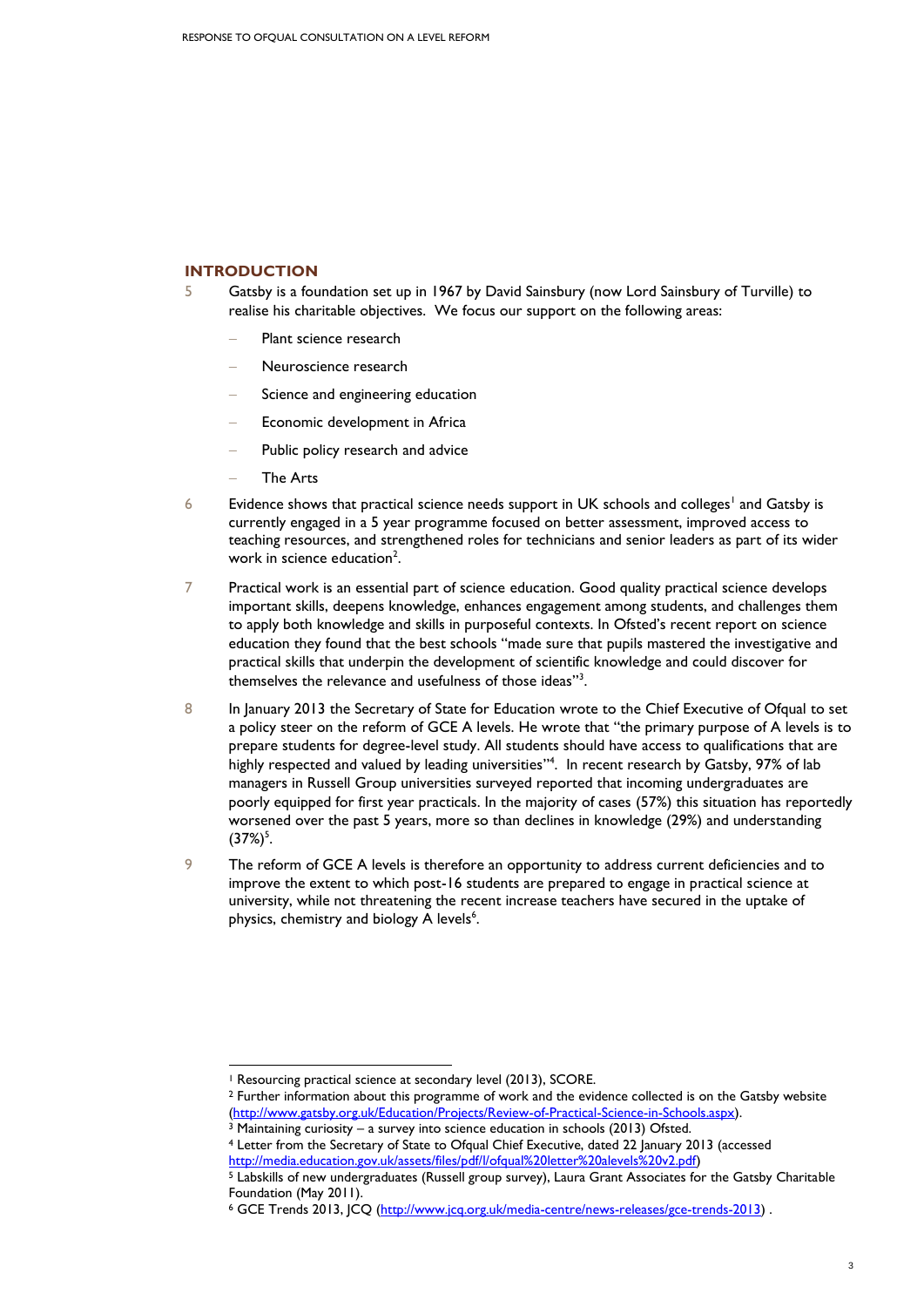# **KEY POINTS**

- 10 This reform is an opportunity to address the present failure to ensure that those entering university science degrees have adequate practical skills. We therefore welcome the Chief Regulator's desire for "A levels to be the best possible preparation for students as they go on to the next stage in their lives". **But we are deeply concerned by the proposal that science A level grades should no longer include the direct assessment of practical skills, not least since this proposal has little or no support among scientists<sup>7</sup> .**
- 11 On 9 January 2014 the Chief Regulator emphasised that "We are not saying practical skills are unimportant, we are saying they are so important that the assessment arrangements should not adversely influence (limit) what students experience and learn"<sup>8</sup>. Yet in 2012 Ofqual reported on a review of standards in A level Geography comparing qualifications in 2001 and 2010, when nonexam assessment was no longer permitted. Ofqual found that following the removal of coursework there were "fewer opportunities to assess the skills of students" and that "Coursework - typically a 4,000-word investigation - was an effective way to assess skills by, for example undertaking and reporting on investigative fieldwork. While Exam Boards now assess skills in a variety of ways within the four-unit, external examination structure, reviewers found that they were not as effective at assessing skills as coursework" 9 . **Ofqual's own research into the removal of coursework from Geography in 2010 indicates the importance of nonexam assessment of practical skills as part of A level.**
- 12 Practical skills technical, investigative and analytical in the sciences must continue to be assessed at A level, together with conceptual knowledge and understanding. We acknowledge the issues raised by Ofqual regarding assessment arrangements for Biology, Chemistry and Physics A level. But we note that if the proposed separate assessment is to "enable users of the qualification to identify students who might excel at practical skills but be weaker on other subjects" then it must be properly graded and reach the same standards of discrimination and validity as the written exam. **If the separate assessment as proposed can meet the high standards set by Ofqual then why can it not contribute to the overall A level grade?**
- 13 Ofqual must act on incidences of malpractice but we have seen no evidence that these incidences are greater in the sciences than any other subject which includes non-exam assessment at A level. Given that Ofqual proposes not only to retain this form of assessment in English, History and Computing, but to *introduce* it in Geography, **we see no reason for discounting non-exam assessment in the sciences when it will form 20% of the A level in other popular subjects.**
- 14 We do not accept that all forms of non-exam assessment in science A levels are equally flawed and we believe there are viable models, drawing on evidence from the UK and overseas<sup>10</sup>, which deserve further discussion in terms of their success within current practice, the history of their use in previous qualifications and their potential for use under wider reforms to post-16 education. **Evidence for the relative success of the different forms of practical skills assessment currently in use should be made publically available by the Exam Boards for open evaluation.**

1

<sup>7</sup> Teaching Science. Letter to the Times, 21 December 2013.

<sup>8</sup> Happy New Year – and an outlook for 2014. Blog of the Chief Regulator, posted 9 January 2014 [\(http://ofqual.gov.uk/blog/happy-new-year-and-some-thoughts-on-a-level-sciences/\)](http://ofqual.gov.uk/blog/happy-new-year-and-some-thoughts-on-a-level-sciences/).

<sup>9</sup> Review of Standards in GCE A level Geography: 2001 and 2010 (2012), Ofqual.

<sup>10</sup> Reiss, M., Abrahams, I. and Sharpe, R. (2012) Improving the assessment of practical work in school science.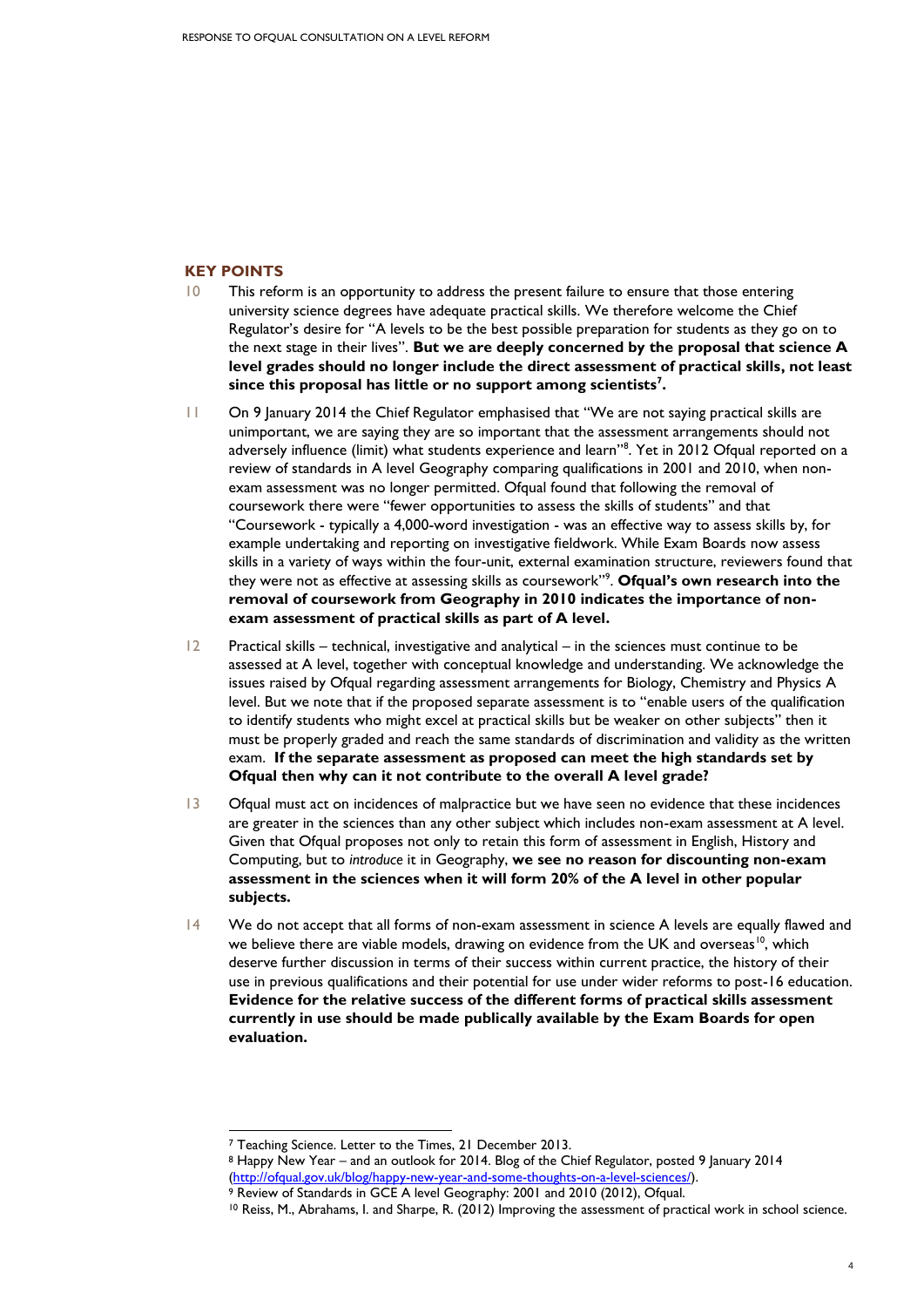## **OPPORTUNITIES AFFORDED BY REFORM TO IMPROVE SCIENCE A LEVELS – OUR RECOMMENDATIONS**

- 15 The proposed A level science content recently consulted on by the DfE makes very clear the need for students to carry out regular experimental and investigative activities, in the lab and in the field, in order to gain practical skills. These include: following written instructions; applying accuracy in practical work; making and recording observations; keeping appropriate records of experimental activities; use of safe practices; use of informational research skills; and using practical instruments, equipment and techniques appropriate to other domains of knowledge and understanding.
- 16 In the consultation on regulatory requirements for new A levels, Ofqual propose new Assessment Objectives for science A levels which require students to be assessed on their ability to:
	- AO1 (30 35%) Demonstrate knowledge and understanding of scientific ideas, processes, techniques and procedures.
	- AO2 (40 45%) Apply knowledge and understanding of scientific ideas, processes, techniques and procedures:
		- in a range of theoretical and practical contexts;
		- when handling qualitative and quantitative data, to solve scientific problems.
	- AO3 (25 30%) Analyse, interpret and evaluate a range of scientific information, ideas and evidence to:
		- make judgements and reach conclusions;
		- refine practical design and procedures.

1

- 17 We believe that the Assessment Objectives as proposed fail to make clear an expectation that science A levels should deliver the practical skills listed in the content proposed by the DfE - skills that we know from our research with lab managers from UK universities are important for students at the outset of their first year<sup>11</sup>. **We recommend that there should be a single Assessment Objective unambiguously associated with the direct assessment of practical skills and this should be weighted at a minimum of 20% of a science A level.**
- 18 There are many different forms of practical skills assessment in use across the current suite of science A levels: some practical assessment tasks are set by exam boards, others are set by centres themselves; with some A levels the assessments are supervised and marked by teachers, in others they are marked by the exam board. We note from reviewing recent A level science specifications that the nature of the task varies greatly as well – from site visits and case studies to individual investigations and competency tests. So too does the nature of the performance evidence collected, including written reports, teacher verifications of skills, written tests, task sheets, and oral presentations. Evidence from non-exam assessment used in the Extended Project Qualification (EPQ) and the Interdisciplinary Project of the Scottish Science Baccalaureate could prove equally fruitful, particularly in terms of moderation and verification.
- 19 **We therefore expect the Exam Boards are in an excellent position to provide better evidence than they have to date made public, in order to inform decision-making on the way forward.** Due to the competitive environment of the qualifications market, Exam Boards have been cautious about the evidence and ideas they share publically, and this has

 $11$  Practical skills of new undergraduates (Workshops), Laura Grant Associates for the Gatsby Charitable Foundation (Oct 2011). Forty-five HE staff from bioscience, chemistry and physics departments in twenty-five UK universities participated.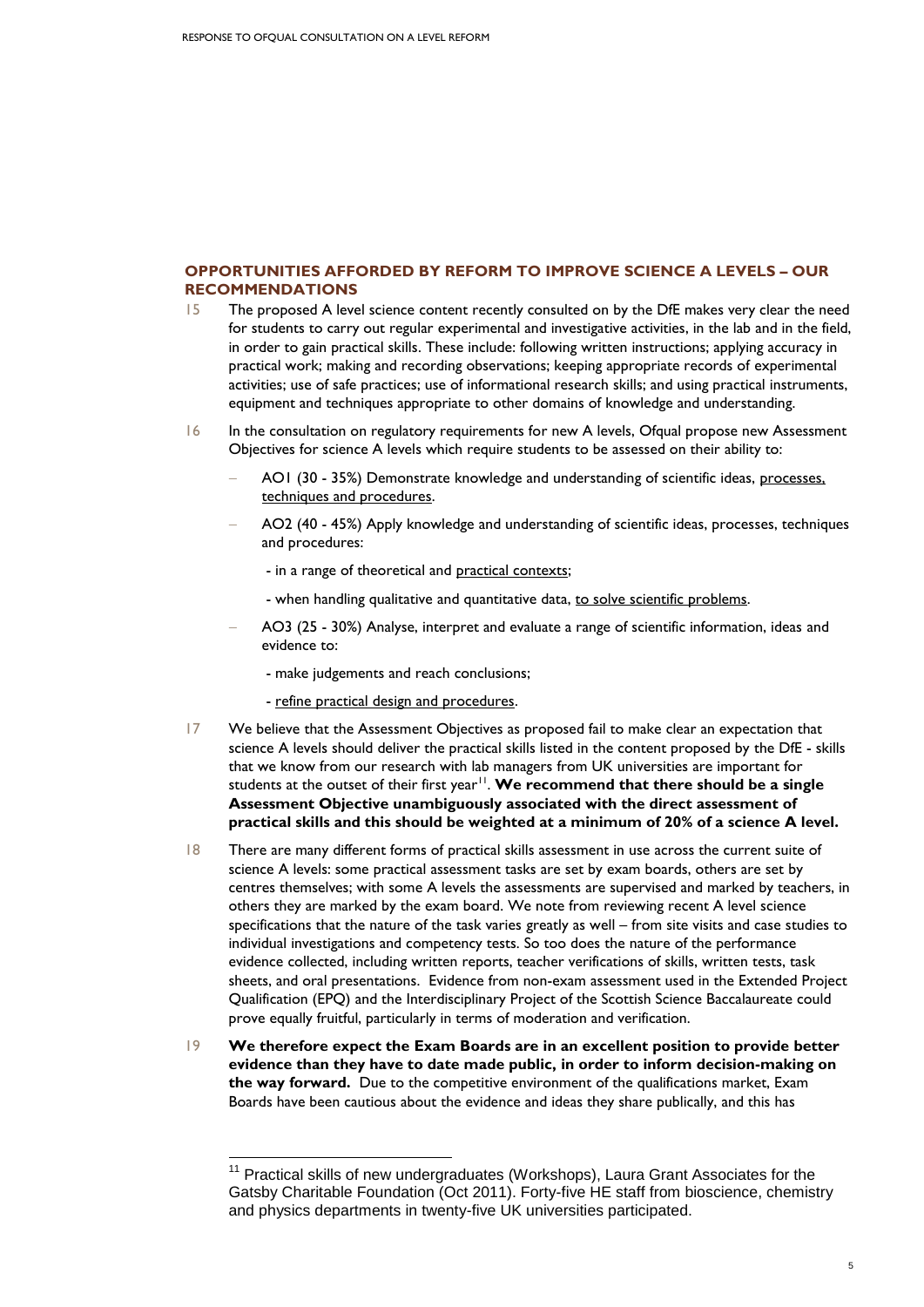constrained open discussion about ways forward. This situation has to change for stakeholders to be truly engaged and consulted.

- 20 In addition, further opportunities for developing better assessment are afforded by:
	- Learning from **successful and accepted practice in other subjects, other countries and other qualifications**. The research we commissioned from the Institute of Education, University of London, and the University of York (cited earlier) highlighted practice in China and Finland, as well as in music and modern foreign languages, which represented a rich vein of evidence from which those engaged in developing assessment of practical skills in science could draw.
	- An evaluation of **changes Exam Boards have already put in place to improve practical skills assessments.** For example, AQA has introduced staggered release dates and shorter windows for their Investigative Skills Assignments (ISAs) and Externally Marked Practical Assignments (EMPAs) in 2014, as well as a new rule that all students at a school or college must sit the EMPA written test on the same day. OCR will be applying a 'slightly tighter tolerance' in the moderation of the coursework/practical skills units at A level and will be delaying the publication of marks schemes for practical tasks. We envisage Ofqual will be requiring the Exam Boards to report back on the impact of these changes later this year.
	- The **removal of the January exam opportunity** from the A level timetable giving teachers additional teaching time during the second year of A level<sup>12</sup> which could be used to more easily incorporate a task such as an individual project into the assessment regime.
	- An exploration of the **diverse methods of assessment of skills used in Higher Education** and how students could be better prepared for them. Researchers at Cambridge Assessment have found "a greater variety of assessment types at university in comparison with A level", particularly in Biology (when compared to English and Mathematics) which included "many different forms of practical assessment, coursework and presentations"<sup>13</sup>.
	- An exploration of how **cluster moderation** involving local teachers can increase the validity of teachers' summative assessments. Researchers at King's College London report that English and Maths teachers in a sample of secondary schools positively addressed validity issues in their assessment practices through the use and discussion of **portfolios** and participation in moderation exercises both within and between schools<sup>14,15</sup>.
	- **Lab books** have been suggested as a potentially significant part of portfolios for students taking science A levels, forming evidence which could be used as a check that a range of practicals have been undertaken, and could formalise behaviours such as learning from mistakes, keeping appropriate records, managing time effectively in the lab and working both independently and collaboratively in the lab or field.

-

<sup>12</sup> Impact assessment of A-level reforms: A study commissioned by Ofqual from ICF GHK consulting and published in November 2012.

<sup>13</sup> A comparison of assessment at university and A level: research from Frances Wilson, Simon Child and Irenka Suto as reported in Spotlight Science, OCR 2014.

<sup>14</sup> Black, P, Harrison, C., Hodgen, J., Marshall, B. and Serrett, N. (2011) Can teachers'summative assessments produce dependable results and also enhance classroom learning? Assessment in Education: Principles, Policy & Practice, 18:4, 451 – 469.

<sup>&</sup>lt;sup>15</sup> Black, P, Harrison, C., Hodgen, J., Marshall, B. and Serrett, N. (2010) Validity in teachers' summative assessments, ? Assessment in Education: Principles, Policy & Practice, 17:2, 215-232.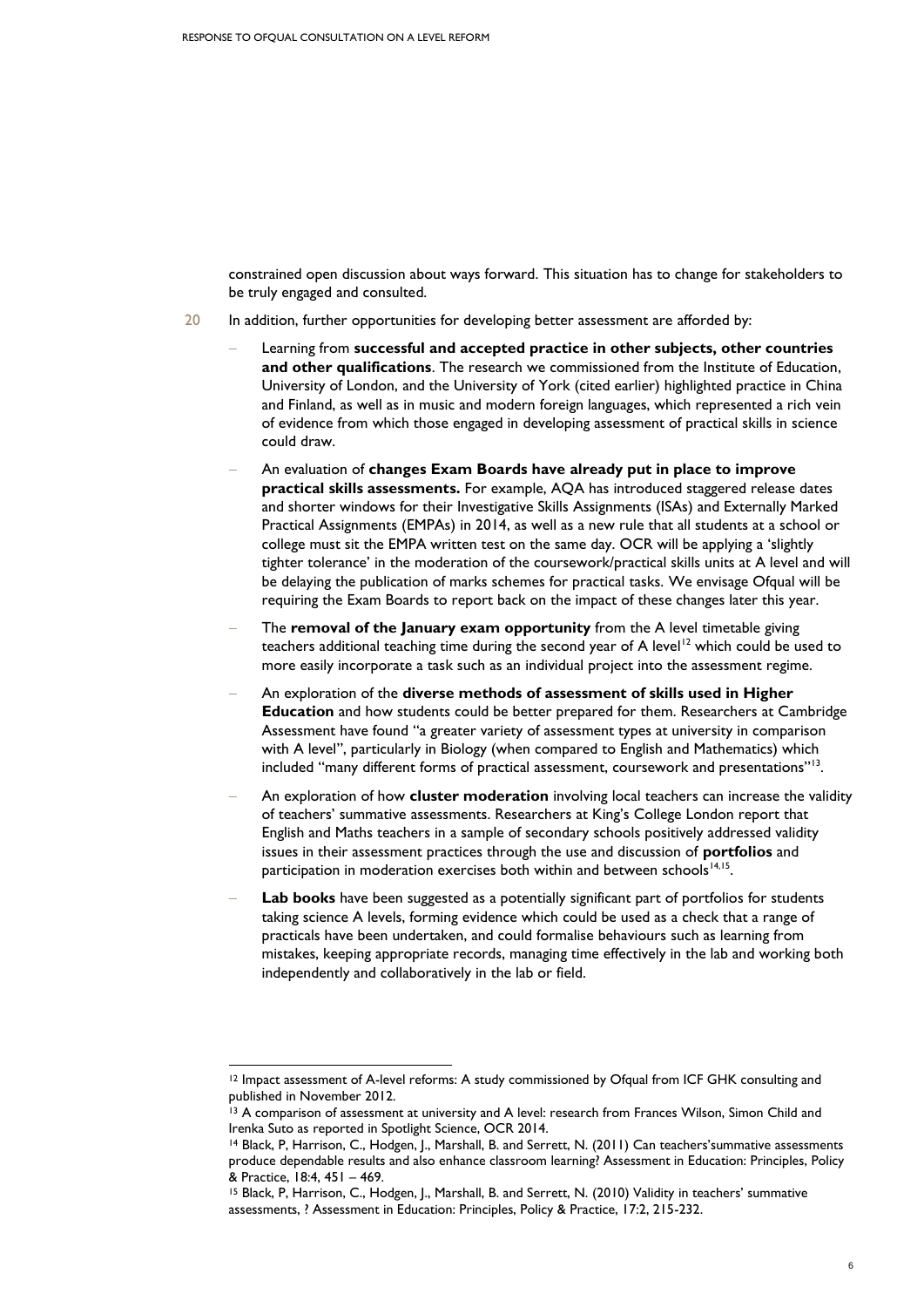# **RESPONDING TO THE ISSUES RAISED BY OFQUAL IN THE ASSESSMENT OF SCIENCE A LEVELS**

#### **APPROPRIATE BALANCE OF EXAM AND NON-EXAM ASSESSMENT**

- 21 In order to create a better balance between exam and non-exam assessment in A levels Ofqual have "taken into account the balance struck at GCSE and the skills higher education institutions consider should have been assessed in students arriving for undergraduate study in these subjects". We believe the most appropriate balance for science A levels is to retain at least 20% assessment of practical skills, particularly given the evidence that A levels are not adequately preparing young people for the practical demands of undergraduate science courses at university.
- 22 In the GCSE science criteria proposed by DfE in June 2012, practical skills form a minimum of 20% weighting, with 10% directly assessing technical and investigative skills. We ask if it can be done for GCSE, why not for A level?

## **PREDICTABILITY OF ASSESSMENTS**

23 Ofqual propose that the separate reporting of performance in practical assessments in biology, chemistry and physics will 'facilitate less predictable practical assessments and address concerns about the conduct of the assessments and their failure to discriminate between students'. Predictability comes from familiarity, and we find no reason to expect that exam-based assessment is any less predictable than non-exam assessment when it comes to the cumulative experience of teachers after a few years of exam preparation. In fact we have heard from some experienced examiners that independent investigations decrease the level of predictability in practical assessment.

### **ABILITY TO DISCRIMINATE BETWEEN STUDENTS**

24 We were surprised to read in the consultation document that the data collected by Ofqual from exam boards showed that "current practical skills assessments do not discriminate well between students" and that in the non-examined units "students' performance in practical assessments greatly exceeds their performance in written exams". In an effort to understand whether these conclusions applied equally to all the different forms of assessment in use, we requested the evidence behind this assertion from Ofqual. On 15 January we were grateful to receive a partial delivery of the data requested but were not able to analyse it in sufficient detail to form a significant part of our response to the consultation. However, a preliminary analysis of a related set of data released by Ofqual on 8 January 2014 suggests that there *is* reasonable discrimination within some of the non-exam units in current use, and while some may be skewed to the top end of the marks they still discriminate across the entire grade range. We will be looking at this data, and any that follow, in further detail over the next few weeks.

# **MALPRACTICE**

25 Claims of malpractice in the administration of science A levels must of course be dealt with by the Exam Boards responsible, and there will be times when the regulator must intervene. However the response must be proportionate to the level of confirmed cases, and following on from the concerns reported in their consultation document, Ofqual have since clarified to us that of the 53 cases of malpractice investigated by the Exam Board concerned in relation to science A levels, 13 were "minor examples of general candidate malpractice" and only 18 of the remaining 40 alleged claims were upheld.